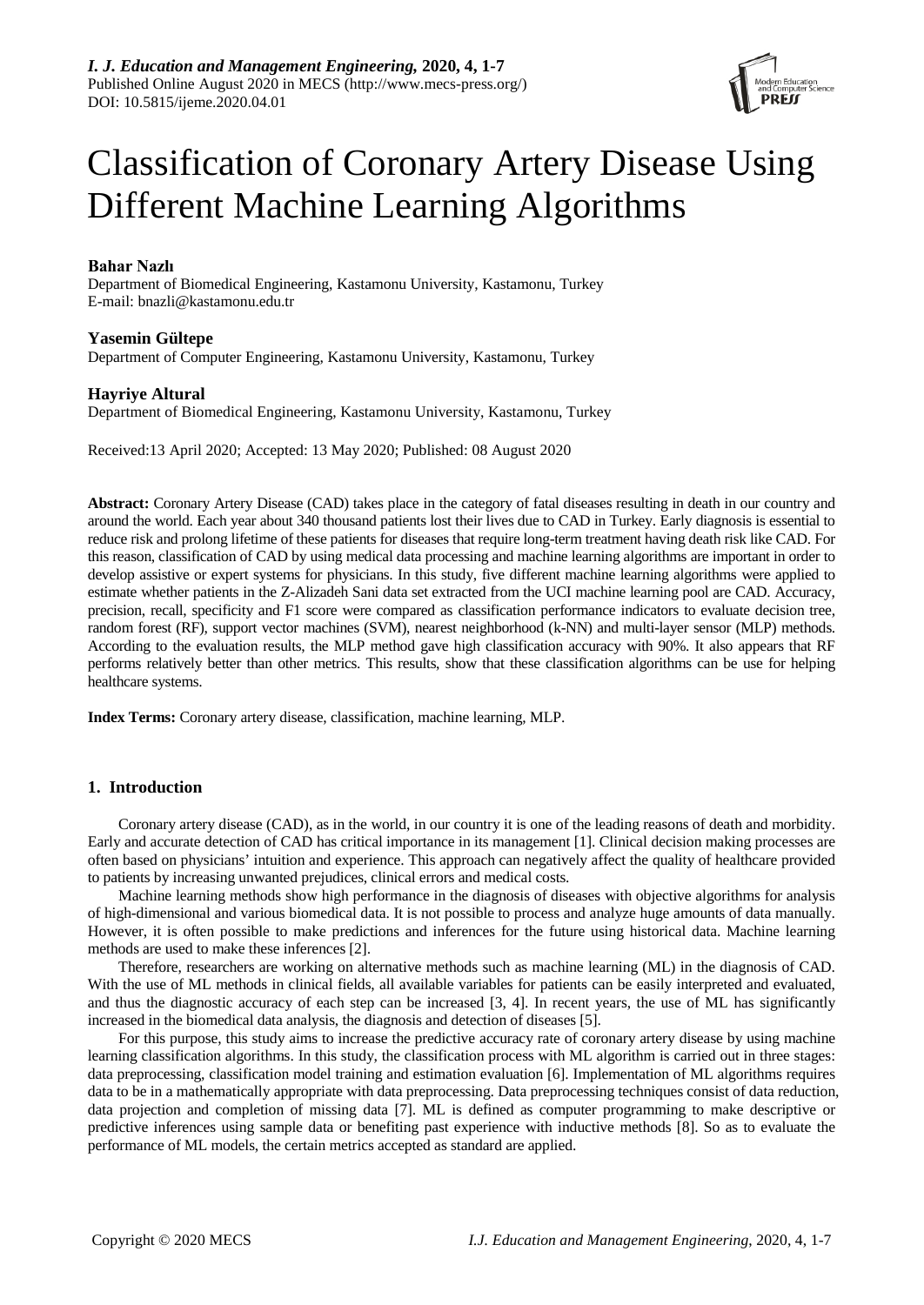The researchers do experiments on common use datasets to test effectiveness of methods they developed. In this study, Z-Alizadeh Sani datasets in the University of California at Irvine (UCI) ML repository were used [9,10]. In this study, after the data in the raw data set were normalized by minimum-maximum normalization techniques, classification was done by machine learning classification methods. Different models have been created using decision tree (DT), random forest (RF), support vector machines (SVM), k-nearest neighborhood (k-NN), multi-layer sensor (MLP) algorithms. Classification performances of these models are compared.

In section 2, a literature research summarizing the studies in the field of CAD related machine learning is given. In section 3, the materials and methods of this study are mentioned and given in detail. In section 4, which is the application phase of the study, experimental results are presented. In section 5, there are suggestions for evaluating the results obtained in the study and to guide future scientific studies.

## **2. Previous Studies**

In this section, a brief description of classical parallel adders used as sub-adders constituting a hybrid adder is introduced. This description can be found in literature. However, for the sake of completeness we briefly explain the concept of the different classical parallel adders associated with appropriate references.

There are different studies about estimation of CAD in the literature. Alizadehsania *et al.* used computational intelligence method for detection which arteries are stenosed. They achieved the accuracy rates of 86.14%, 83.17% and 83.50% for the diagnosis of left anterior decending artery, left circumflex artery and rigth coronary artery stenosis using the Alizadeh Sani dataset, respectively [10]. Dolatabadi *et al.* predicted the presence of heart disease by applying a classification method on the Long-Term ST dataset of ECG records of 80 patients with CAD and the Normal Sinus Rythm RR Interval dataset of Holter records of 56 healthy people as a control group. Using the SVM method, the dataset was classified as patient and patient, and the highest parameter values such as 99.2% accuracy, 98.43% sensitivity and 100% specificity were achieved [11].

Arabasadi *et al.* used Hybrid Neural Network and Genetic Algorithm together for the detection of CAD cases. In their study, the performance of the neural network increased about 10% in the Genetic Algorithm application in order to suggest better weights for neural networks. Feature selection was made using SVM weights in the Z-Alizadeh Sani dataset. These methods with a success rate of 93.85% have 97% sensitivity and 92% selectivity values [12].

Giri et al. used SVM, Gaussian Mix Model (GMM), Probabilistic Neural Network and k-NN methods as the learning algorithms to determine the abnormalities in ECG signals recorded with the BIOPAC system. It had been proven that the accuracy, sensitivity and selectivity values gave the best results with the highest values of 96% accuracy, 100% sensitivity and 93.7% selectivity when Independent Component Analysis feature extraction methods were combined with the GMM classifiers [13]. In another study conducted by Alizadehsani et al., the most appropriate algorithm was determined to develop a classification model in the detection of CAD cases by comparing Naïve Bayes, Sequential Minimal Optimization (SMO), Bagging, Neural Network algorithms on the Z-Alizadeh Sani dataset. The highest accuracy value was obtained as 94.08% with the SMO algorithm used with the feature selection on extracted features and feature extraction [14].

Swarnava et al. applied a learning method to improve a classification model for the diagnosis of CAD by using MIMIC-II and local hospital datasets. In their study, feature extraction was done from ECG signal by using Wavelet Transform and the SVM classifier algorithm was used in the classification phase. For the MIMIC-II dataset, 89% accuracy, 86% sensitivity and 90% selectivity parameters were obtained. In the experimental study using the other dataset obtained from the local hospital, 93% accuracy, 92% sensitivity, and 94% selectivity parameters were obtained [15]. In the study conducted by Bektaş, data mining algorithms applied to classification of CAD. For this purpose, three dataset filling methods were used: k-means, MLP and Self Organizing Map. The 90% sensitivity and 18% specificity parameters with their highest values were obtained for a public hospital dataset by using MLP method. A mixed classification process was performed in two different datasets by using linear regression (LR) and SVM methods. In their conclusion, the effective algorithm, solving problems by training the entire unbalanced dataset at once with this classification process was improved [16].

In the thesis study conducted by Cihan, the risk of CAD was analyzed by using the RF algorithm on Cleveland and Hungary heart disease datasets extracted from the UCI dataset collection. In the classification model applied in the study, an accuracy of 86.13% was achieved on the Celeveland dataset. In addition, the data set consisting of 596 patient records obtained by combining Hungary-Cleveland datasets achieved 80% accuracy. Chest pain type and exerciseinduced ST segment depression variables in both datasets were identified as the most important variables for the classification [17].

### **3.Material and Method**

In this study, Python version 3.7 platform, which is easy to learn, easy to read was used and has many ready data science libraries. This platform was preferred because it contains the libraries such as "Numpy", "Pandas", "Scikit-Learn" and "Keras" which are the most basic and widely used for data science studies.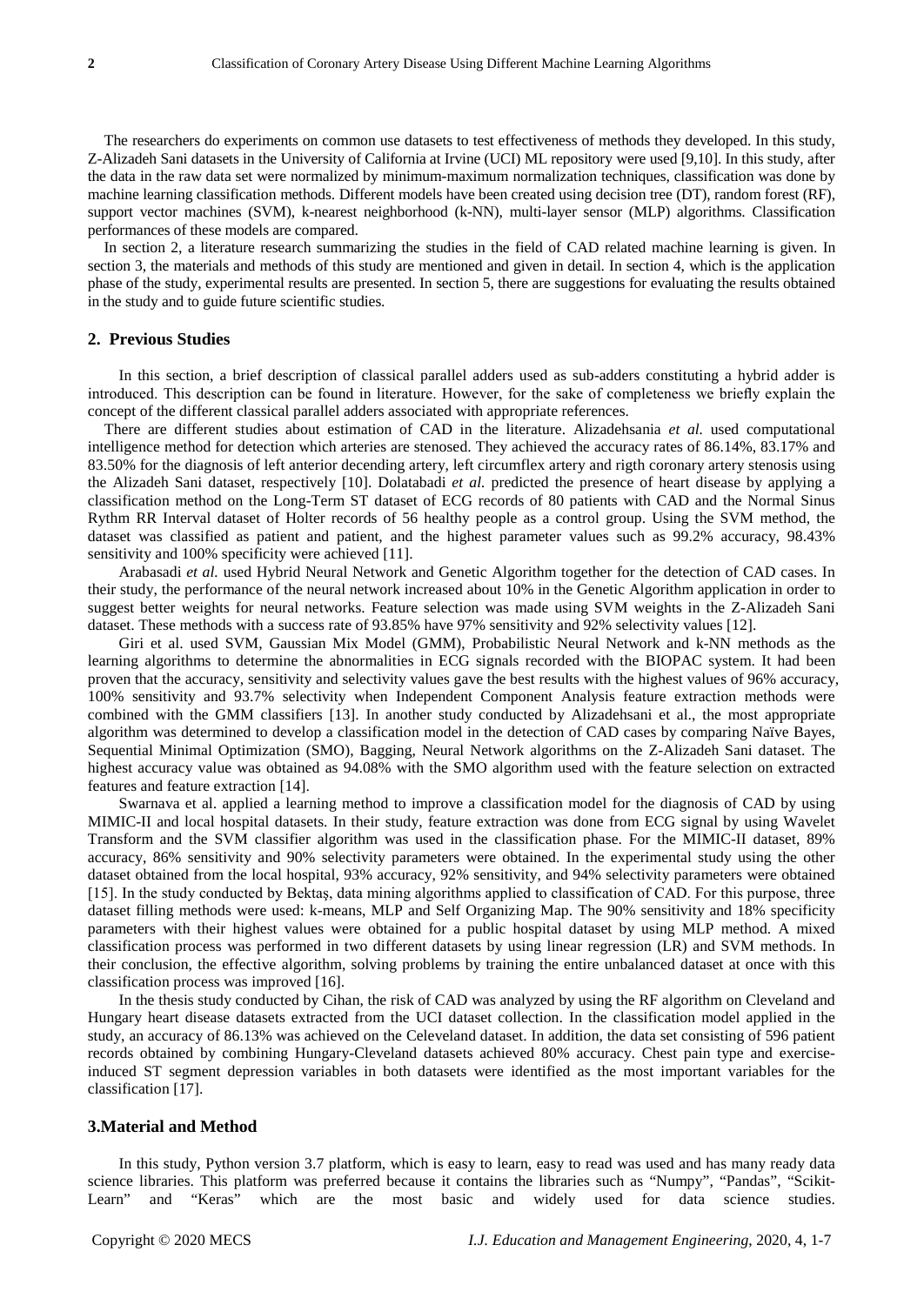#### *3.1 Dataset*

In this study, the Z-Alizadeh Sani dataset extracted from UCI ML repository was used as the dataset [9]. The dataset consists of 303 patient records, containing 54 features for each. The features were examined in four categories as demographic, symptom/examination, ECG/laboratory and eco features. Each patient was examined in two groups, with or without coronary artery disease. A patient, diameter narrow of artery is less than 50%, is labeled as Normal, otherwise she/he as CAD. There are 97 healthy and 216 CAD subjects in this dataset.

### *3.2 Data analysis*

Before proceeding to the classification stage, it is necessary to prepare the dataset by pre-processing applications such as normalization and cross-validation on the dataset to obtain higher accuracy [18]. In this study, all values which appear as "objects" in the dataset were first converted into numerical values and made ready for processing. The normalization process is performed to the raw data and has an impact on the preparation of the appropriate dataset for training. Several techniques can be used in normalization processes. There are many types of data normalization in the literature. These can be listed as rules such as minimum-maximum, Median, Sigmoid and Z-Score rules etc [19]. In order to observe the effect of normalization techniques on machine learning performance, the minimum-maximum normalization technique was used to normalize the data in this study. Using normalized data will produce more accurate results.

Before proceeding to the classification phase, K-fold cross-validation method, one of the training-test methods, was used for the data set that should be separated as training and test. Selecting the most appropriate k value can provide more successful results. The classifiers given in Table 1 on the Z-Alizadeh Sani dataset were tried sequentially with parameters k from 1 to 10 and accuracy ratios were obtained by cross validation. High classification accuracy values were obtained by using 10-fold cross validation method. Thus, it was decided to use 10-fold cross-validation method.

Table 1. K-fold cross validation values

| Methods    | K-fold Value |  |  |
|------------|--------------|--|--|
| DT         | 8            |  |  |
| RF         | 10           |  |  |
| <b>SVM</b> | 8            |  |  |
| $k-NN$     | 5            |  |  |
| MLP        | 5            |  |  |

#### *3.3 Algorithm selection*

The aim of this study is to apply different classification algorithms based on machine learning to predict CAD using Decision Trees, Random Forest, Support Vector Machines, k-Nearest Neighborhood, Multilayer Perceptron algorithms on the data set obtained after applying the minimum-maximum normalization technique on the raw data set. The algorithms are described as follows, respectively:

Decision Trees: It is expressed as class tags at the level of the leaves of the tree and operations on features with branches going to these leaves and spreading from the beginning by creating a tree structure [20]. The algorithm is simple in terms of understanding and interpretation. It can be used for both numerical and class processing.

Random Forest: Low depth of the decision tree causes the classification not to be realized, also its high depth makes the classification difficult. Tree depth is reduced by increasing the number of trees in RF [21]. It is possible to determine correct classifications among trees in RF by bagging. Bagging is done with calculations called voting in classification problems. High performance of a random decision tree is possible by using appropriate number of trees and correct voting between trees.

Support Vector Machines: It is a nonparametric classification algorithm based on statistical learning theory [22]. SVMs have been developed for dual classifications. The working principle of SVM is based on estimating the most appropriate decision function that can separate two classes from each other, in other words, defining the hyper-plane that can separate two classes in the most appropriate way.

k-Nearest Neighborhood: In this algorithm, the classification process is made by considering relationships between data [23]. This system works on the coordinate plane with the linear decomposition method. Object to be classified in original k-NN algorithm is assigned to the class included the majority according to the nearest k neighbors of this object [24].

Multilayer Perceptron: Artificial neural networks are learning algorithms created by modeling human neural cells [25]. They consist of an input layer from which information is entered, one or more hidden layers and an output layer. In MLPs, there are transitions called forward propagation and backward propagation. In forward propagation stage, the output and error value of the network are calculated. In the back propagation stage, link weight values between the layers are updated to minimize the calculated error value [26].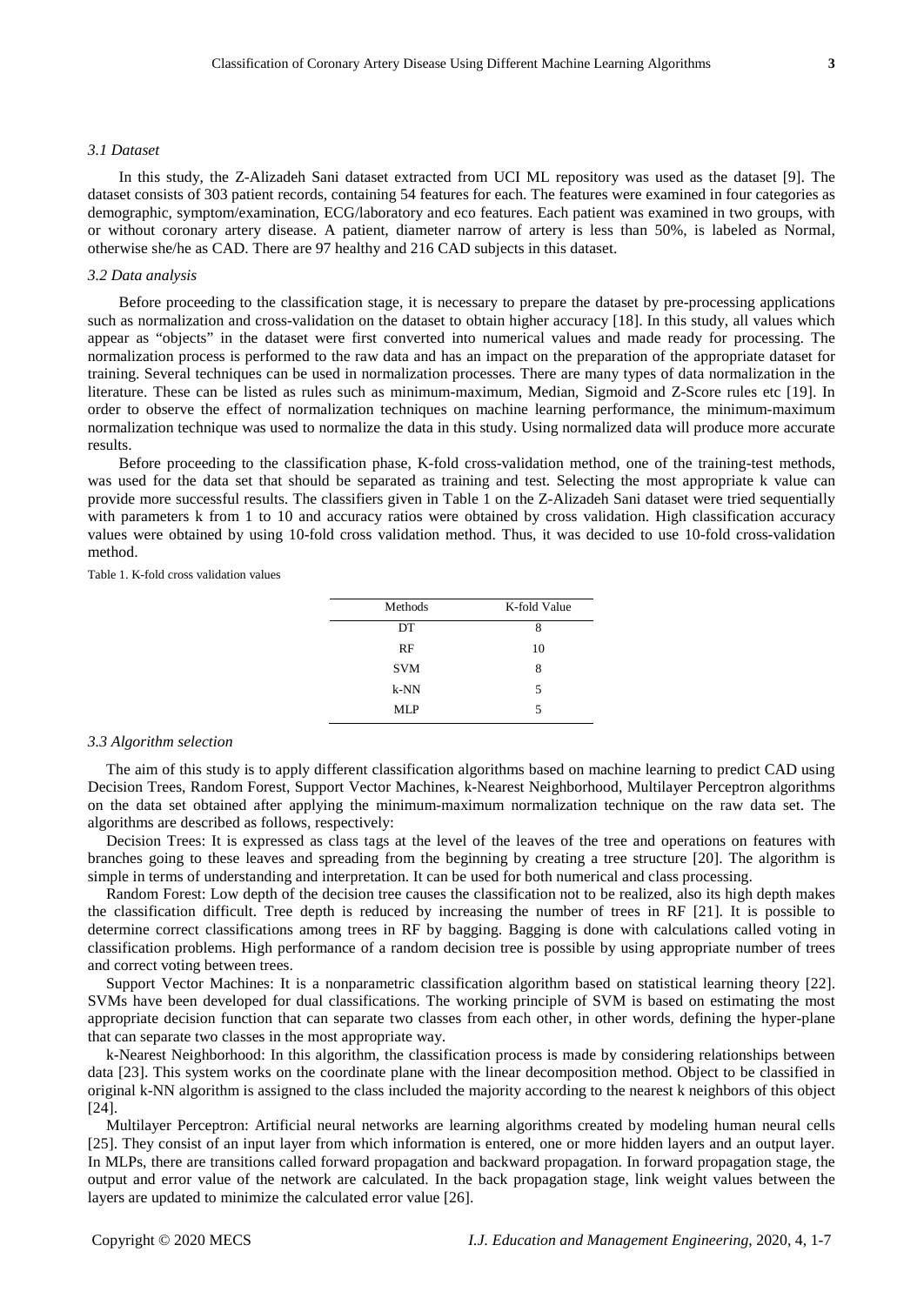#### *3.4 Evaluation criteria*

All experiments in this study were done using Python program on HP desktop computer which has Windows 10 Education 64 bit operating system with 3.20 GHz processor speed and 4 GB of RAM.

The success of the models created using different machine learning algorithms directly depends on the number of true estimates. Accuracy of classification is calculated to true estimation of the models that is created or choosen for classification problems. However, that accuracy not demonstrated sufficient information by alone. Accuracy metrics calculated form confusion matrices are used for obtained good and adequate results.

In this study, the confusion matrices obtained from the algorithm results were calculated one by one with the general valid evaluation criteria used in medicine. Thanks to these criteria, the algorithms that can be used most effectively in the diagnosis and diagnosis of CAD disease can be determined.

Confusion matrix: The confusion matrix is a table containing values of comparing actual datas and results of model. This matrix is often used by obtain open and clear estimated results of a classifier [27]. Confusion matrix contains the following terms;

True Positive (TP): The number of true predictions that are positive for a model. In this study, it gives the number of actual patients classified as patients.

True Negative (TN): The number of false predictions that are true for a model. In this study, it gives the number of people who are not actually classified as patients.

False Positive (FP): The number of false predictions that are positive for a model. In this study, it gives the number of people who are classified as patients but are not patients.

False Negative (FN): The number of false predictions that are negative for a model. In this study, it gives the number of actually patients who are not classified as patients.

Confusion matrix give the neccessery information about classification performance of model. Nevertheless, since confusion matrix does not give a single result to compare the performance of different models, the results must be converted a single value. This can be done using performance criteria such as accuracy, precision, sensitivity, F1-score, as follows [28]:

Accuracy: It measures how much of a model's estimates are correct. In this study, it is the ratio of people classified as patients to the total number of people. Accuracy is explained as follows:

$$
Accuracy = \frac{TP + TN}{TP + TN + FP + FN}
$$
 (1)

Recall: It gives the ratio of items classified as positive to items that are actually positive. In this study, it is the number that gives the ratio of patients classified as patients to the number of patients in real. Recall is given by the relation:

$$
Recall = \frac{TP}{TP + TN}
$$
 (2)

Specificity: It gives the ratio of items not classified as positive to items that are actually positive. In this study, it is the number that gives the ratio of non-patients to non-patients who are not actually classified as patients. Specificity is defined as follows:

$$
Specificity = \frac{FP}{FP + FN}
$$
 (3)

Precision: It is defined as number of true classified of positive samples divide by number of total positive sample. Prescision shows the effectiveness of the model in predicting the positive class tag from inputs. In this study, it is the ratio of people who are actually patient and classified correctly to people who are classified as patients. Precision is calculated as follows:

$$
Precision = \frac{TP}{TP + FP}
$$
 (4)

F1-Score: It is the harmonic average of precision and sensitivity performance evaluation criteria. It allows to evaluate both criteria together. It is more useful than considering the accuracy value for the F1 score, especially when there is an unequal class distribution. In the most real-life classification problems, there is an unbalanced class distribution and therefore the F1-score is a better criterion to evaluate the model. F1-score is given in the following equation:

$$
F1 - Score = \frac{2*TP}{2*TP + FP + FN} \tag{5}
$$

In addition, Mean Absolute Error (MAE), Root Mean Square Error (RMSE) and Mean Square Error (MSE) are among the main performance measurement criteria used in the evaluation of model performance in Machine Learning methods. MSE, RMSE and MAE are calculated as given following equations 6, 7 and 8 respectively.

$$
MSE = \frac{1}{n} \sum_{i=1}^{n} e_i^2
$$
 (6)

Copyright © 2020 MECS *I.J. Education and Management Engineering*, 2020, 4, 1-7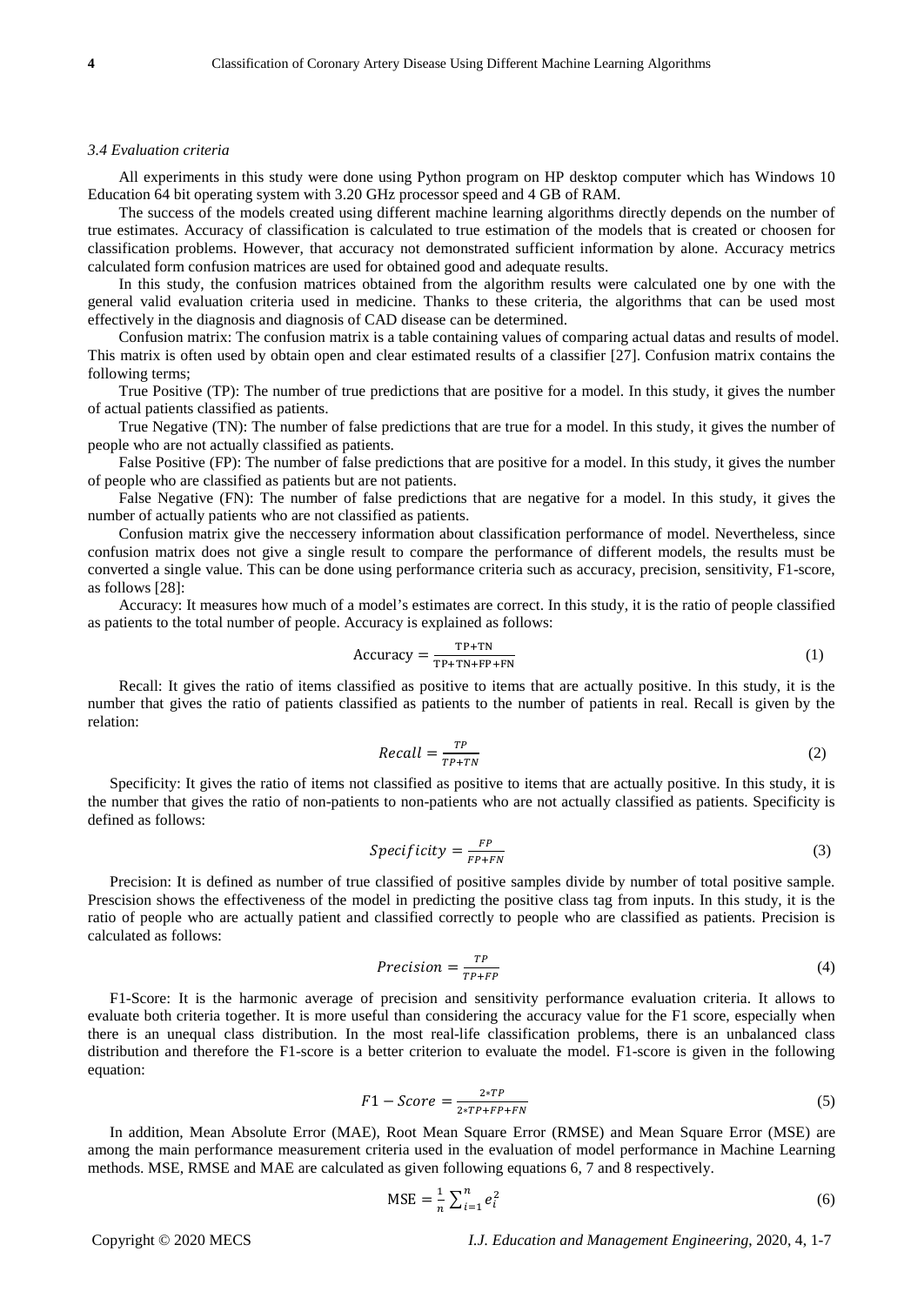$$
RMSE = \sqrt{\frac{1}{n} \sum_{i=1}^{n} e_i^2}
$$
 (7)

$$
MAE = \frac{1}{n} \sum_{i=1}^{n} |e_i|
$$
 (8)

In these formulas 'e' represent to error. MSE, RMSE and MAE are measures that lower values indicate better performance because each of them is a measure of error [29]. For example, if RMSE is equal to zero, it can be said to indicate a better performance result. RMSE, MAE and MSE criteria were used to measure the model prediction success of the five methods discussed in this study. RMSE, MAE and MSE values close to 0 indicate that very important mistakes were not made.

## **4. Results and Discussion**

In this study, Decision Trees, Random Forest, Support Vector Machines, k-Nearest Neighborhood and Multilayer Perceptron methods were used. Parameters such as accuracy, sensitivity, specificity, precision, F1-score were used to measure classification algorithm performances. When all the results obtained are analyzed, the best performing classifiers in CAD detection are summarized in Table 2. According to Table 2, the MLP classifier was successful in the classification of CAD with the highest accuracy value of 90%. These results show that the MLP Algorithm performs better for this problem than other classification algorithms. According to the graph shown in Figure 1, MLP algorithm gives the best accuracy result, followed by SVM, DT, RF and k-NN algorithm, respectively.

Table 2. Cross-validation test results for ML algorithms

| Criteria              | DT    | RF    | <b>SVM</b> | k-NN  | <b>MLP</b> |
|-----------------------|-------|-------|------------|-------|------------|
|                       | (%)   | (%)   | (%)        | (% )  | (% )       |
| Accuracy              | 81.08 | 80.0  | 83.78      | 80.00 | 90.00      |
| Recall                | 75.0  | 64.71 | 75.0       | 75.86 | 82.76      |
| Specificity           | 88.24 | 100   | 94.12      | 83.87 | 96.77      |
| Precision             | 88.24 | 100   | 93.75      | 81.48 | 96.00      |
| F <sub>1</sub> -Score | 81.08 | 78.57 | 83.33      | 78.56 | 88.88      |

The cross-validation test results calculated as mathematical values in Table 2 are shown as bar graph in Figure 1. As shown in Fig. 1, the highest specificity and precision rates belong to RF method.



Fig. 1. Cross-validation test results for ML algorithms

Performance results of MAE, RMSE and MSE values according to five different ML algorithms used in the study were given in Table 3. In the literature studies we investigated, no study using error analysis to compare classification performances in CAD classification studies has been found. Diffirent from other studies, in order to make a more detailed comparision to each other algorithms, MSE, RMSE and MAE error analysis were added for the performance evaluation of the study. This is seen as the most important stage that ensures that our study has original value. As given in Table 3, considering that lower MAE, RMSE and MSE values indicate better performance, it can be said that the performance results of MLP indicate relatively lower values in terms of MAE (0.1), RMSE (0.3162) and MSE (0.1), in other words, these performance results are better. This results support that other performance metrices. When the lowest value indicates the best error rate, the highest value corresponds to the highest error rate. It is seen that the most obvious evaluation criterion for determining the difference between the models is RMSE calculation.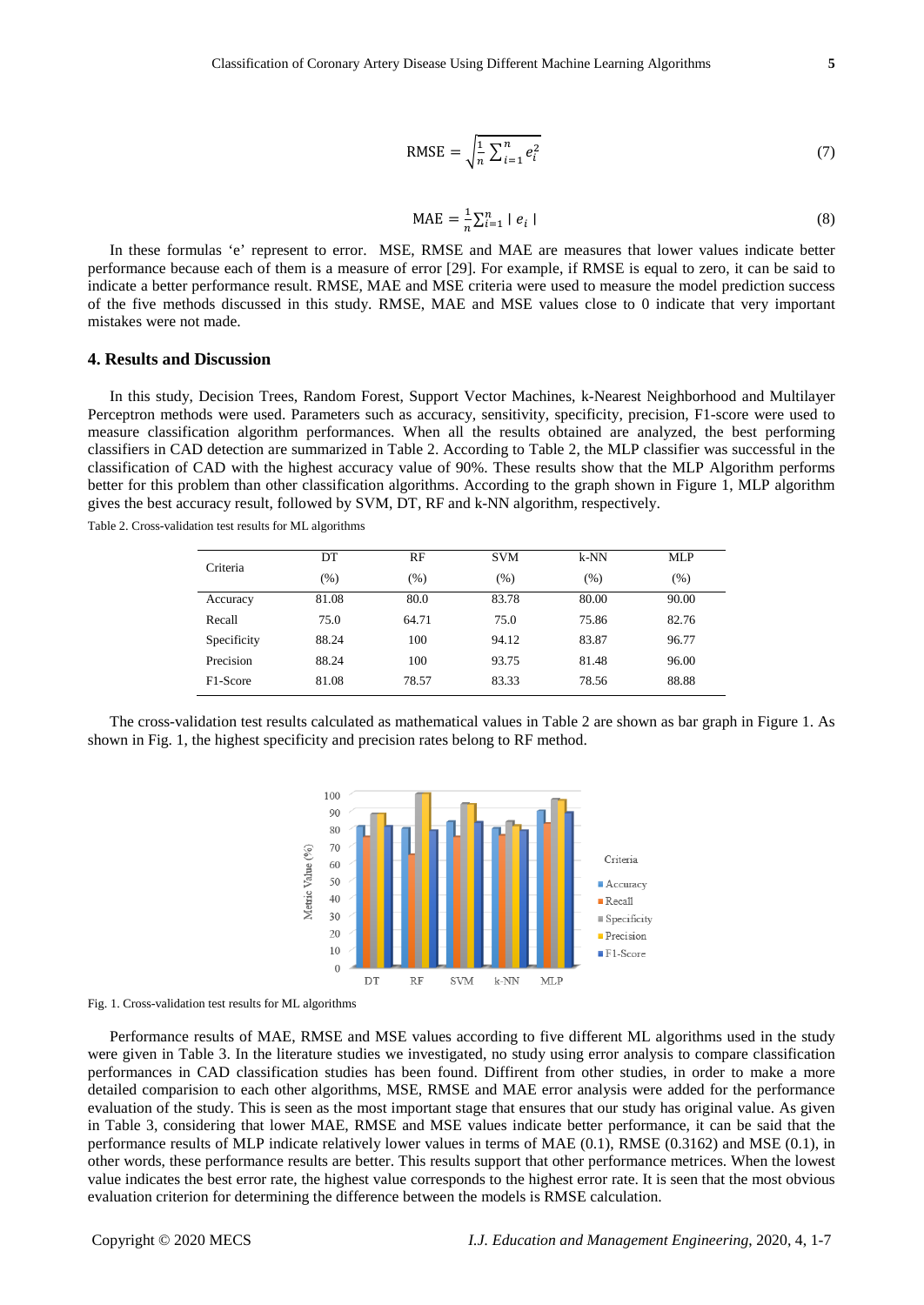| Metrics     | DT     | RF     | <b>SVM</b> | $k-NN$ | MLP     |
|-------------|--------|--------|------------|--------|---------|
| <b>MAE</b>  | 0.1892 | 0.2    | 0.1622     | 0.2    | $0.1\,$ |
| <b>RMSE</b> | 0.435  | 0.4472 | 0.4027     | 0.4472 | 0.3162  |
| MSE         | 0.1892 | 0.2    | 0.1622     | 0.2    | 0.1     |

Table 3. Comparison of the performance of ML algorithms in the way of MAE, RMSE and MSE

## **5. Conclusion**

Machine learning is widely used in medicine as well as in many different fields and plays a supportive system in the diagnosis of diseases. In the study, 54 features of 313 people, 97 healthy and 216 CAD patients, were used, and CAD disease was detected with these features. The aim of the study is to find the best performing classifier among five different machine learning classifiers in CAD disease detection. In the experiment conducted, the training and test performance of the system was measured with cross verification. For cross validation,  $k = 10$  is taken. The results of the study are summarized in Table 2 and it has been shown that the MLP classifier algorithm showed the highest performance (accuracy = 90%, recall =  $82.76\%$ , specificity =  $96.77\%$ , precision =  $96.00\%$  and F1-score =  $88.88\%$ ) in CAD detection. The results of the MLP classifier from the error rate calculations were calculated as MAE, RMSE, MSE as 0.1, 0.3162 and 0.1, respectively. With the machine learning techniques, computers gain the ability to make autonomous decisions by learning the information provided by human experts. In this way, support to experts plays a system role, and as learning data increase and diversify, they can produce more successful results.

## **References**

- [1] C. Padmavathi, V. S. Veenadev, "An Automated Detection of CAD Using the Method of Signal Decomposition and Non Linear Entropy Using Heart Signals," International Journal of Image, Graphics and Signal Processing, 2019, 11(2), pp. 30–39.
- [2] P. Harrington, "Machine Learning in Action", 1st Edition, Manning Publications Shelter Island, NY, ISBN: 978-1-61729-018-3.
- [3] J. Soni, U. Ansari, D. Sharma, S. Soni, "Predictive data mining for medical diagnosis: An overview of heart disease prediction", International Journal of Computer Applications, 2011, 17 (8), pp. 43-48.
- [4] M. L. Sharan, K. B. Sathees, "Analysis of cardiovascular heart disease prediction using data mining techniques", International Journal of Modern Computer Science, 2016, 4 (1), pp. 55-58.
- [5] K. R. Foster, R. Koprowski, J. D. Skufca, "Machine learning, medical diagnosis and biomedical engineering researchcommentary", Biomedical Engineering Online, 2014, 13 (1), p. 94.
- [6] K. N. A. Halim, A. S. M. Jaya, A. Firdaus, "Data pre-processing algorithm for neural network binary classification model in bank tele-Marketing", International Journal of Innovative Technology and Exploring Engineering, 2020, 9 (3), pp. 272-277.
- [7] J. Huang, Y.-F. Li, M. Xie, "An empirical analysis of data preprocessing for machine learning-based software cost estimation", Information and Software Technology, 2015, (67), pp. 108-127.
- [8] J. Vamathevan, D. Clark, P. Czodrowski, I. Dunham, E. ferran, G. Lee, B. Li, A. Madabhushi, P. Shah, M. Spitzer, S. Zhao, "Applications of machine learning in drug discovery and development", Nature Reviews Drug Discovery, 2019, 18 (6), pp. 463- 477.
- [9] UCI Machine Learning Repository, Z-Alizadeh Sani Data Set, 2017, [Online]. Available: https://archive.ics.uci.edu/ml/datasets/Z-Alizadeh+Sani.
- [10] R. Alizadehsani et al., "Coronary artery disease detection using computational intelligence methods", Knowledge-Based Systems, 2016, (109), pp. 187-197.
- [11] A. D. Dolatabadi, S. E. Z. Khadem, B. M. Asl, "Automated diagnosis of coronary artery artery disease (CAD) patients using optimized SVM", Computer Methods Programs in Biomedicine, 2017, (138), pp.117-126.
- [12] Z. Arabasadi, R. Alizadehsani, M. Roshanzamir, H. Moosaei, A. A. Yarfard, "Computer aided decision making for heart disease detection using hybrid neural network-genetic algorithm", Computer Methods Programs in Biomedicine, 2017, (141), pp. 19-26.
- [13] D. Giri, U. R. Acharya, R. J. Martis, S. V. Sree, T.-C. Lim, T. Ahamed VI, J. S. Suri, "Automated diagnosis of coronary artery disease affected patients using LDA, PCA, ICA and Discrete Wavelet Transform", Knowledge-Based Systems, 2013, (37), pp. 274-282.
- [14] R. Alizadehsani et al., "A data mining approach for diagnosis for coronary artery disease", Computer Methods and Programs in Biomedicine, 2013, 111 (1), pp. 52-61.
- [15] D. Swarnava, B. Swagata, P. Arpan, A. Mukherjee, G. Utpal, M. Kayapanda, "CAD patient classification using MIMIC-II", 2017, Institute for Computer Sciences, Social Informatics and Telecommunications Engineering, 2017, (181), pp. 370-375.
- [16] J. Bektaş, "Use of mining techniques to determine presence of coronary artery disease and deriving a risk score by employing risk factors", Doctoral Thesis, 2017, Çukurova University Institute of Natural and Applied Sciences, p. 101.
- [17] Ş. Cihan, "Analyzing the risk of coronary artery disease using machine learning, Master Thesis, 2018, Kırıkkale University, Graduate of Computer Engineering, p. 111.
- [18] S. G. K. Patro, K. K. Sahu, "Normalization: A preprocessing stage", Computer Science, Published in ArXiv, 2015.
- [19] T. Jayalaksmi, A. Santhakumaran, "Statistical normalization and back propagation for classification", International journal of computer theory and engineering, 2011, 3 (1), pp. 1793-8201.